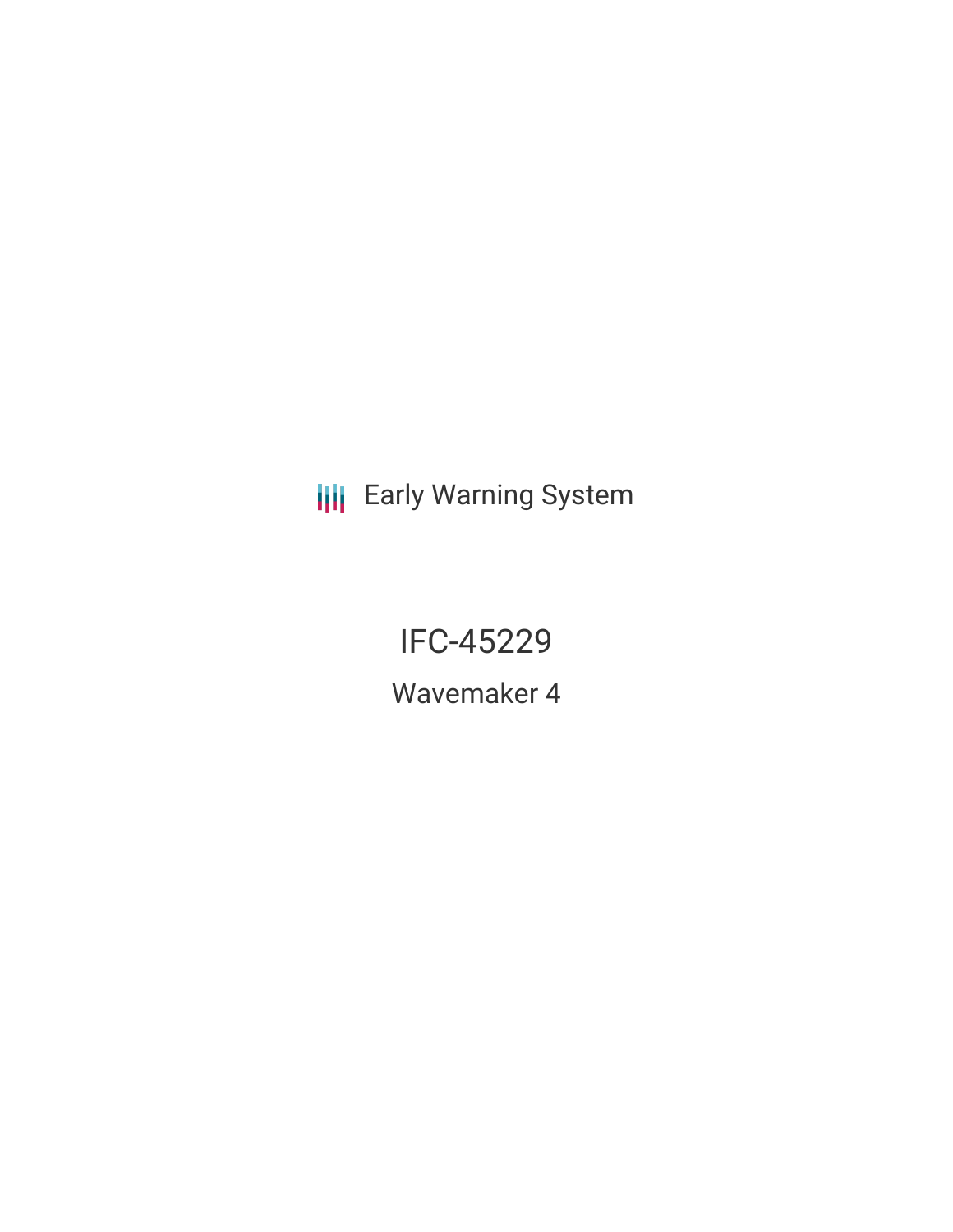# **Quick Facts**

| <b>Countries</b>               | Singapore                               |
|--------------------------------|-----------------------------------------|
| <b>Financial Institutions</b>  | International Finance Corporation (IFC) |
| <b>Status</b>                  | Proposed                                |
| <b>Bank Risk Rating</b>        | FI.                                     |
| <b>Voting Date</b>             | 2021-04-29                              |
| <b>Borrower</b>                | <b>WAVEMAKER PARTNERS IV</b>            |
| <b>Sectors</b>                 | Finance                                 |
| <b>Investment Type(s)</b>      | Equity                                  |
| <b>Investment Amount (USD)</b> | \$10.00 million                         |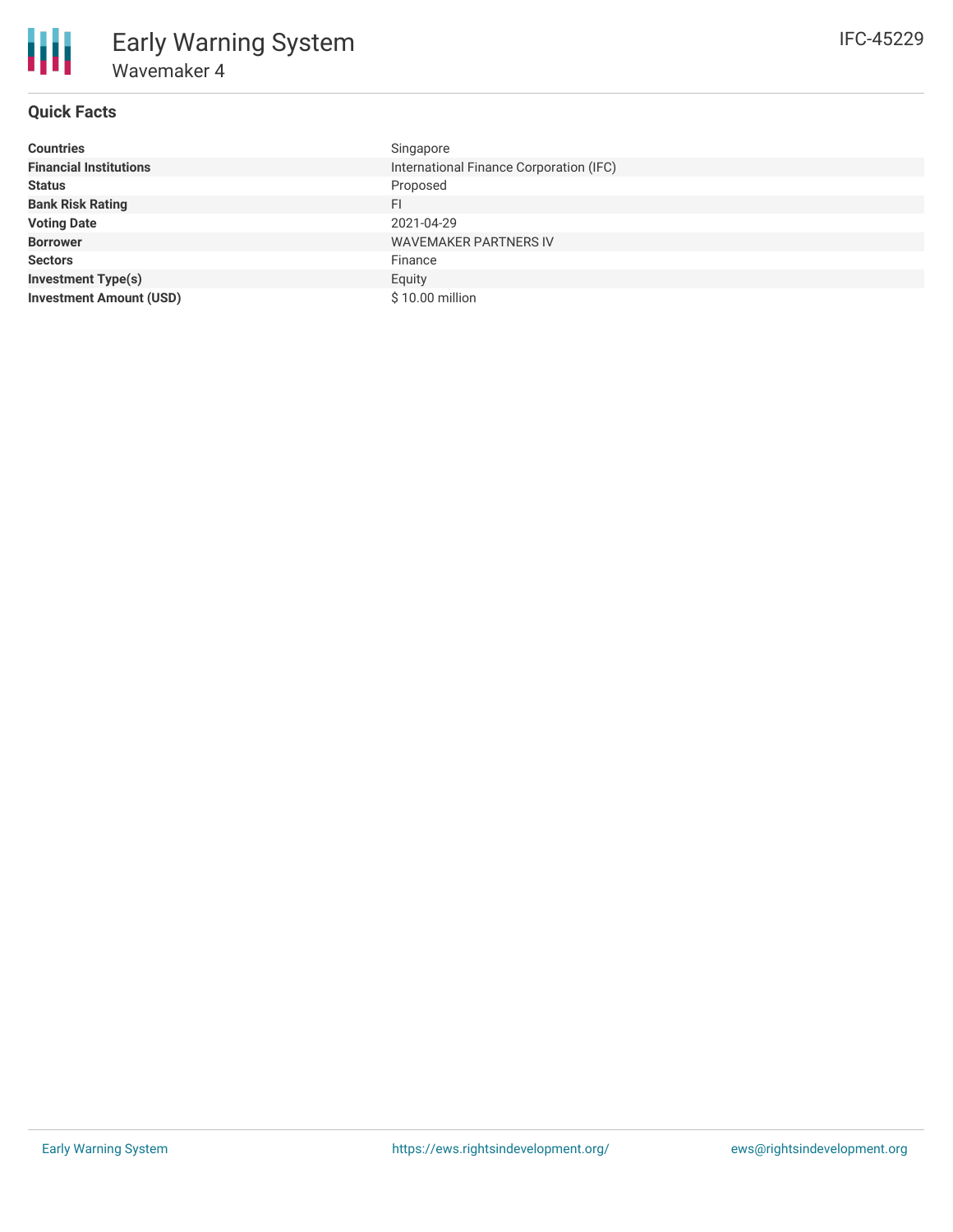

## **Project Description**

Wavemaker Pacific 4 L.P. ("Wavemaker SEA Fund IV" or "the Fund") is targeted to be a US\$120 million Venture Capital ("VC") fund focused on early stage (seed to pre-A) investments in the Southeast Asia region. The Fund aims to invest primarily in enterprise/ business-to-business and deep tech companies led by exceptional entrepreneurs creating superior value by leveraging technology to deliver high-impact Automation, Data & Intelligence.

The IFC has categorized this project with a risk category of FI-2 (financial intermediary).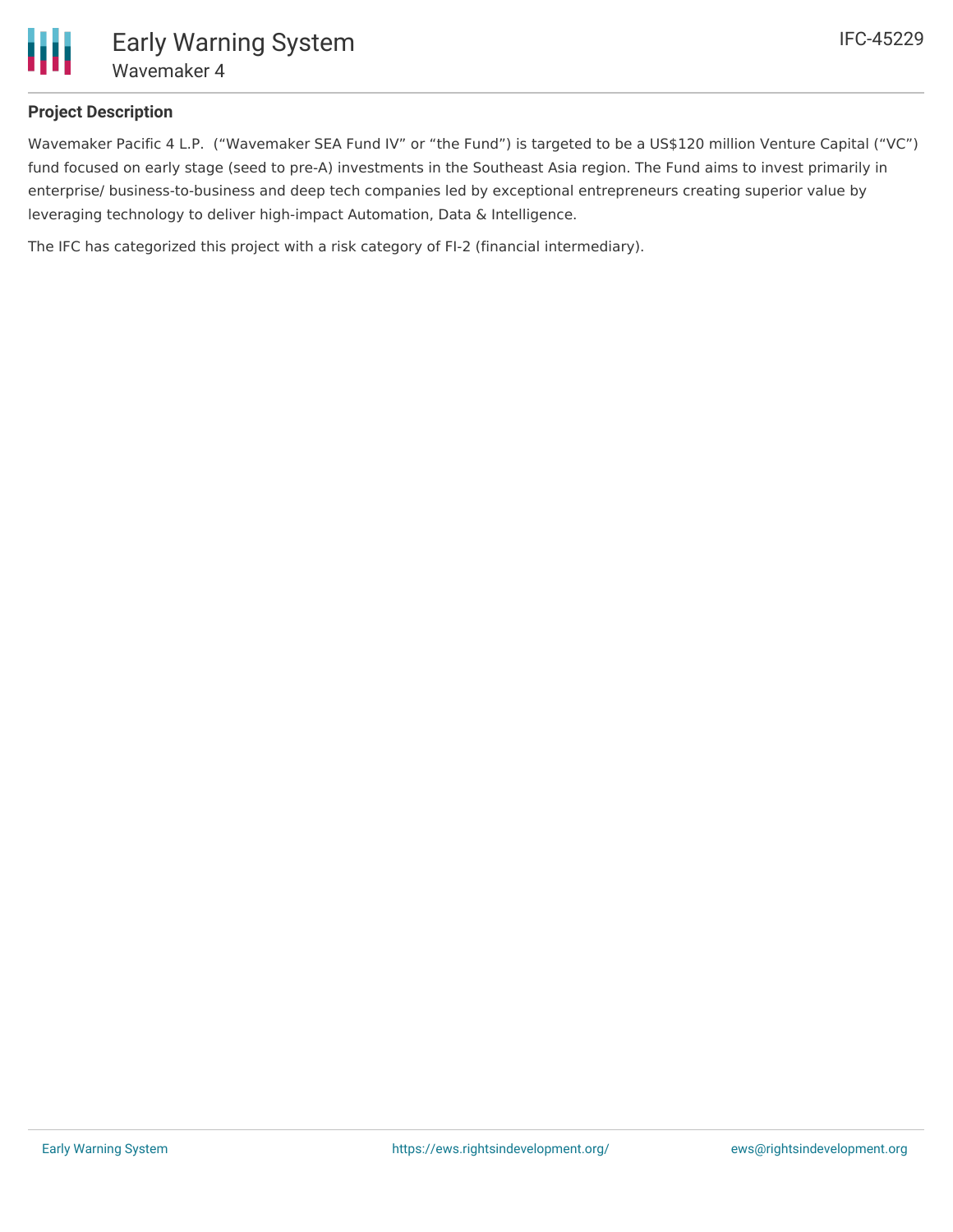### **Investment Description**

• International Finance Corporation (IFC)